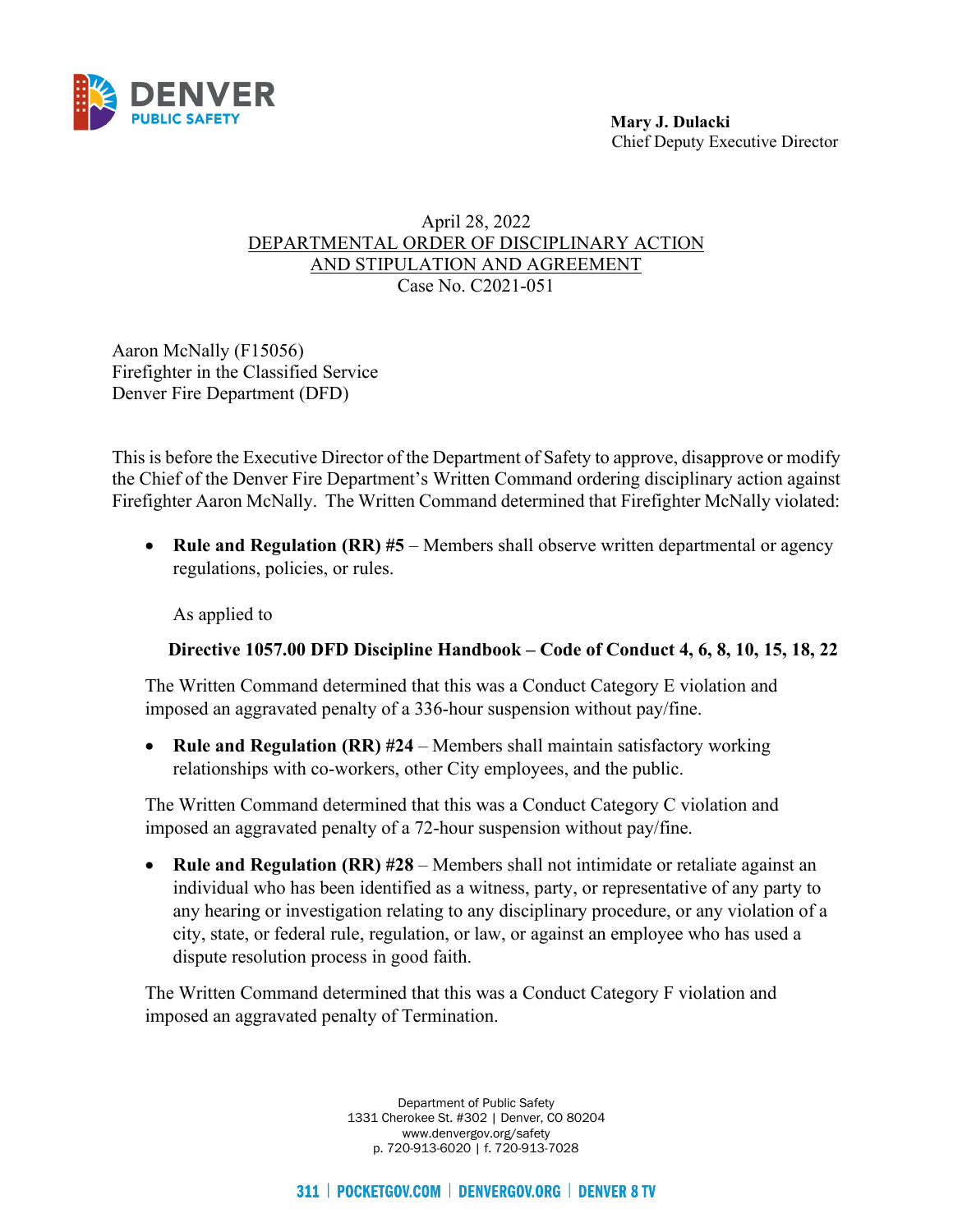Case No.: C2021-151 Aaron McNally (F15056) Firefighter in the Classified Service Denver Fire Department

The Written Command also determined that the penalty of termination for the violation of RR #28 should be held in abeyance for five (5) years provided there is no sustained Rule and Regulation violation within Conduct Category D or higher. The Written Command further determined that the penalties imposed for the violations of RR #5 and RR # 24 shall be served consecutively for a total penalty of 408 hours fine/suspension. Firefighter McNally agrees with these penalty determinations and has further agreed to the conditions set forth in the Stipulation and Agreement appended to this Order

On April 30, 2021, an incident occurred at Fire Station 5 which led to the initiation of an investigation and subsequent discipline against the House Captain, Charles Karl. As a result, Captain Karl was transferred to another firehouse and was ultimately demoted to the rank of Firefighter.<sup>[1](#page-1-0)</sup>

The incident created division and rancor between members of the B-shift, who had previously been under Captain Karl's leadership, and the C-shift. Firefighter McNally was a member of the Bshift and became the subject of an investigation and subsequent discipline for lying on behalf of Captain Karl during the investigation. $2$ 

Firefighter Karl filed an appeal of the disciplinary determination in his case with the Civil Service Commission and a hearing was set for December 1 and 2, 2021. On November 24, 2021, Firefighter Karl received a list of the City's witnesses for the hearing. The witness list included a member from Fire Station 5,  $JB^3$  $JB^3$ , who was a member of the C-shift.

On November 26, 2021, JB discovered that someone had placed a stuffed rat, attached with Velcro, on the partition wall of his assigned sleeping quarters at Station 5. JB notified Lieutenant K, who immediately notified DFD Internal Affairs, as she, JB, and the rest of her crew believed the rat was intentionally placed to imply JB was a "rat" for testifying against Firefighter Karl in his appeal

<span id="page-1-0"></span><sup>&</sup>lt;sup>1</sup> In C2021-016, Captain Karl was found to have violated R&R #5, Failure to observe written departmental or agency regulations, policies, or rules as it pertains to Directive 1057.00, DFD Code of Conduct 4. (*Members shall*) Always conduct themselves to reflect credit on the Department and the City of Denver; DFD Code of Conduct 5. Supervisors will manage in an effective, considerate, and fair manner; and DFD Code of Conduct 10. (*Members shall*) Use good judgment. He was also found to have violated R&R #17, Members shall not lie to superiors or alter or falsify records; R&R #24, Members shall maintain satisfactory working relationships with co-workers, other City employees, and the public; R&R #27, Members shall not threaten, fight with, intimidate, or abuse employees or officers of the City or any other member of the public, for any reason; and R&R #39, Conduct Prejudicial, after he berated a Lieutenant before two firehouse crews and made vulgar comments about a shopper's physical appearance to junior firefighters while on a grocery run. Captain Karl received a demotion from the rank of Captain to the rank of Firefighter as penalty for the violations.

<span id="page-1-1"></span><sup>&</sup>lt;sup>2</sup> In C2021-021, Firefighter McNally was found to have violated R&R #17, Members shall not lie to superiors or alter or falsify records; R&R #39, Conduct prejudicial to the good order and effectiveness of the department or agency or conduct that brings disrepute on or compromises the integrity of the City. Firefighter McNally obtained a total suspension of 96 hours without pay/fine for the violations.

<span id="page-1-2"></span><sup>&</sup>lt;sup>3</sup> The witness members are identified herein by their initials.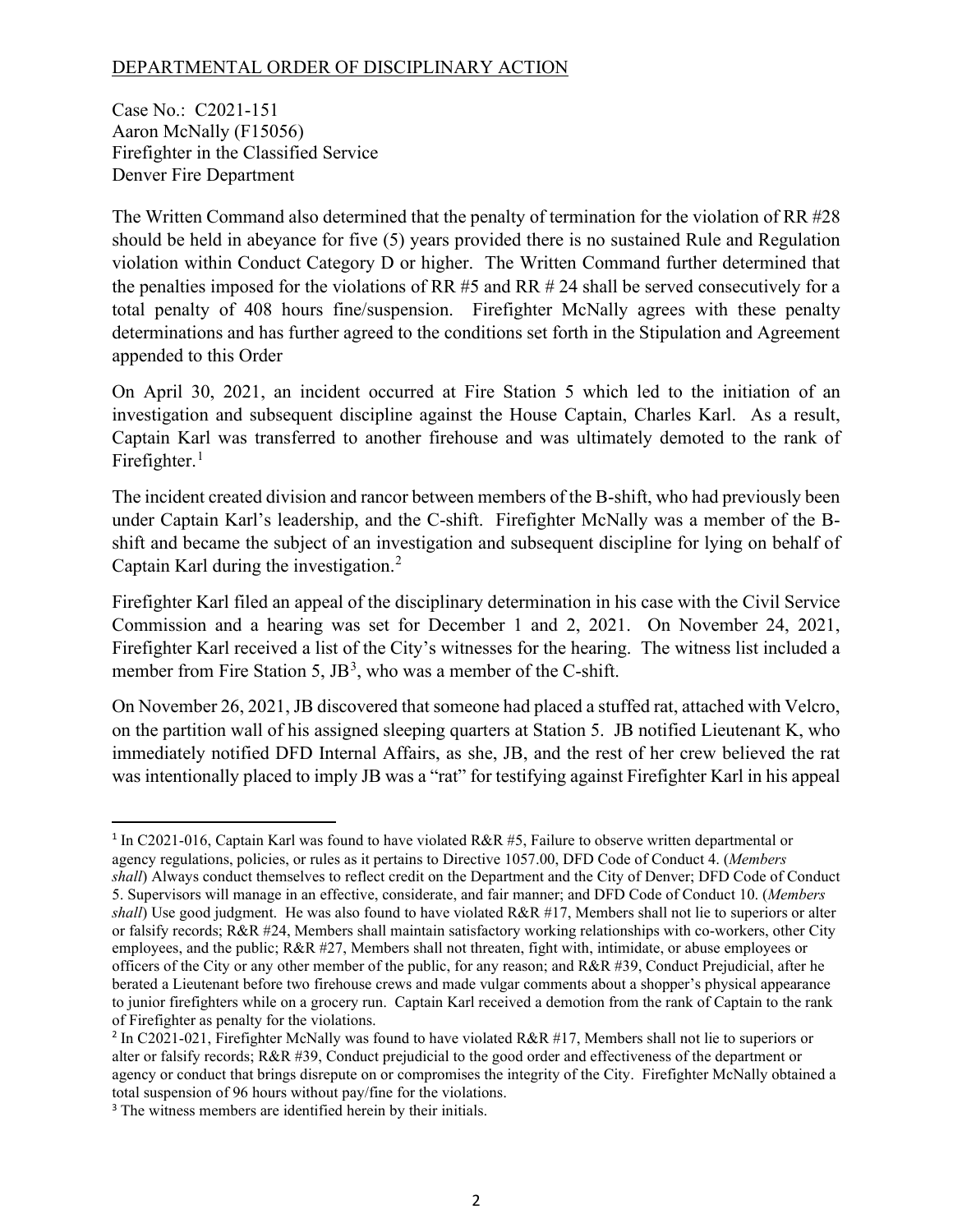Case No.: C2021-151 Aaron McNally (F15056) Firefighter in the Classified Service Denver Fire Department

hearing. Investigators from the Fire Investigations Unit responded to take photos and collect the stuffed rat. [*see photo below*]



Subsequently, JB informed Assistant City Attorney Charles Mitchell, who was assigned to the Karl appeal, that he was concerned for his and his family's safety, repercussions on his career, and due to these concerns, he refused to testify at the appeal hearing. Because of incident with the stuffed rat and its apparent message, and JB's concern for his and his family's safety, the City Attorney did not force JB to testify.

The incident was referred to the Glendale Police Department for investigation of possible criminal charges related to CRS §18-8-704, Intimidating a Witness/Victim. Upon completion of the investigation, the 18<sup>th</sup> Judicial District Attorney's Office declined to file charges against Firefighter McNally.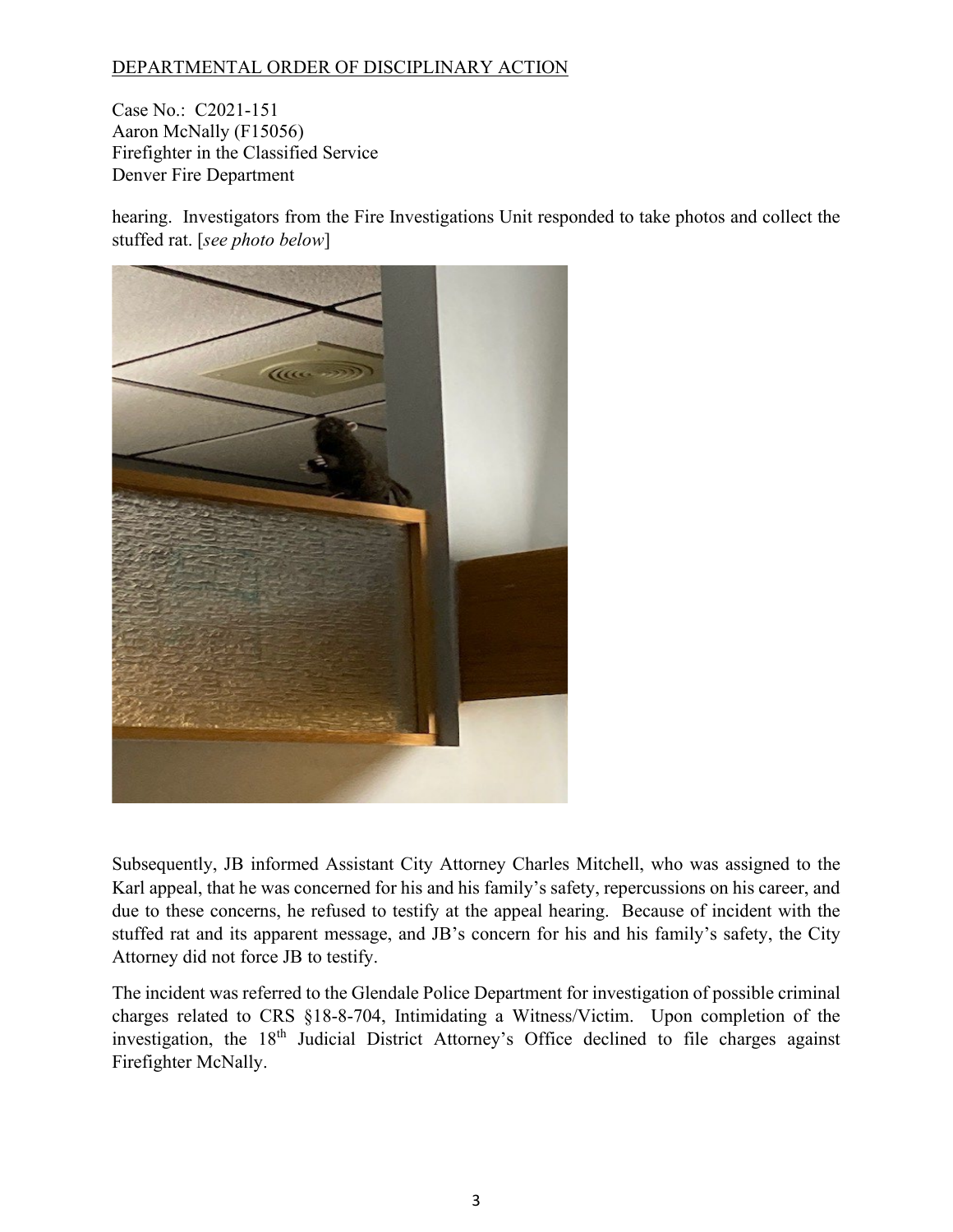Case No.: C2021-151 Aaron McNally (F15056) Firefighter in the Classified Service Denver Fire Department

On December 1, 2021, Firefighter McNally reached out to Internal Affairs through his Shift Commander and provided a statement over the telephone. Firefighter McNally wanted to come forward to admit that he, and he alone, was the one who placed the rat in JB's sleeping quarters at the Fire Station. He said the rat has been traded back and forth between firefighters for the past couple of years. Firefighter McNally said he placed the rat in JB's room as a joke, describing that it wouldn't stay put so he used tape to adhere it to the top partition of the wall.

Firefighter McNally said the rat was placed in fun and he hoped it would spark conversation. He said there was no malintent and described the incident as fire house humor. Firefighter McNally admitted that there had been negative feelings between the B and C shifts, but he thought the communications were improving.

Firefighter McNally acknowledged that he knew there was an appeal filed by Firefighter Karl and that he knew members were subpoenaed to testify. He said he was unaware of who specifically was involved in the case and that his placement of the rat was not intended to be intimidating. Firefighter McNally said he did not intend to hurt anyone's feelings or insinuate anything, but he was nonetheless remorseful.

Numerous personnel assigned to Fire Station 5 were interviewed by Internal Affairs. Lieutenant K reported in her interview on November 29, 2021, that interactions between the B and C shifts were improving somewhat since the April 30<sup>th</sup> incident. However, she also spoke of a conversation JB reported to her in which a member of the B shift, RM, told JB that he did not trust the C shift and agreed when asked if he was calling the shift "a bunch of rats." Lieutenant K said no one on C shift had seen the rat before and she suspected the rat was placed in JB's room because of the conflict over the case with Firefighter Karl.

In his interview with Internal Affairs on December 2, 2021, JB reported that he had not seen the rat when he dropped his bag at the beginning of his shift earlier in the morning on November 26<sup>th</sup>, because it was dark in the sleeping quarters. He had never seen the rat before that date. JB said the rat was a clear message to him that someone was suggesting he was a "rat" and placed it in his room because of his role in the appeal in Firefighter Karl's case. He said the rat played a large part in his decision to refuse to testify at the hearing on the appeal. JB said that he felt isolated because he and Lieutenant K were the only two members scheduled to testify, and he feared repercussions in his personal life and career. JB was not surprised when he was informed that Firefighter McNally placed the rat in his room because he knew that Firefighter McNally and Firefighter Karl were very close. JB said that he is not friends with Firefighter McNally, that they only occasionally say hello to each other, and affirmed they do not have a joking relationship.

At the Chief's Hearing held on March 31, 2022, Firefighter McNally read a prepared statement. He said that he has taken the incident seriously and that it "weighed heavily on his heart." Firefighter McNally described the incident as "meaningless", saying he "decided to create mystery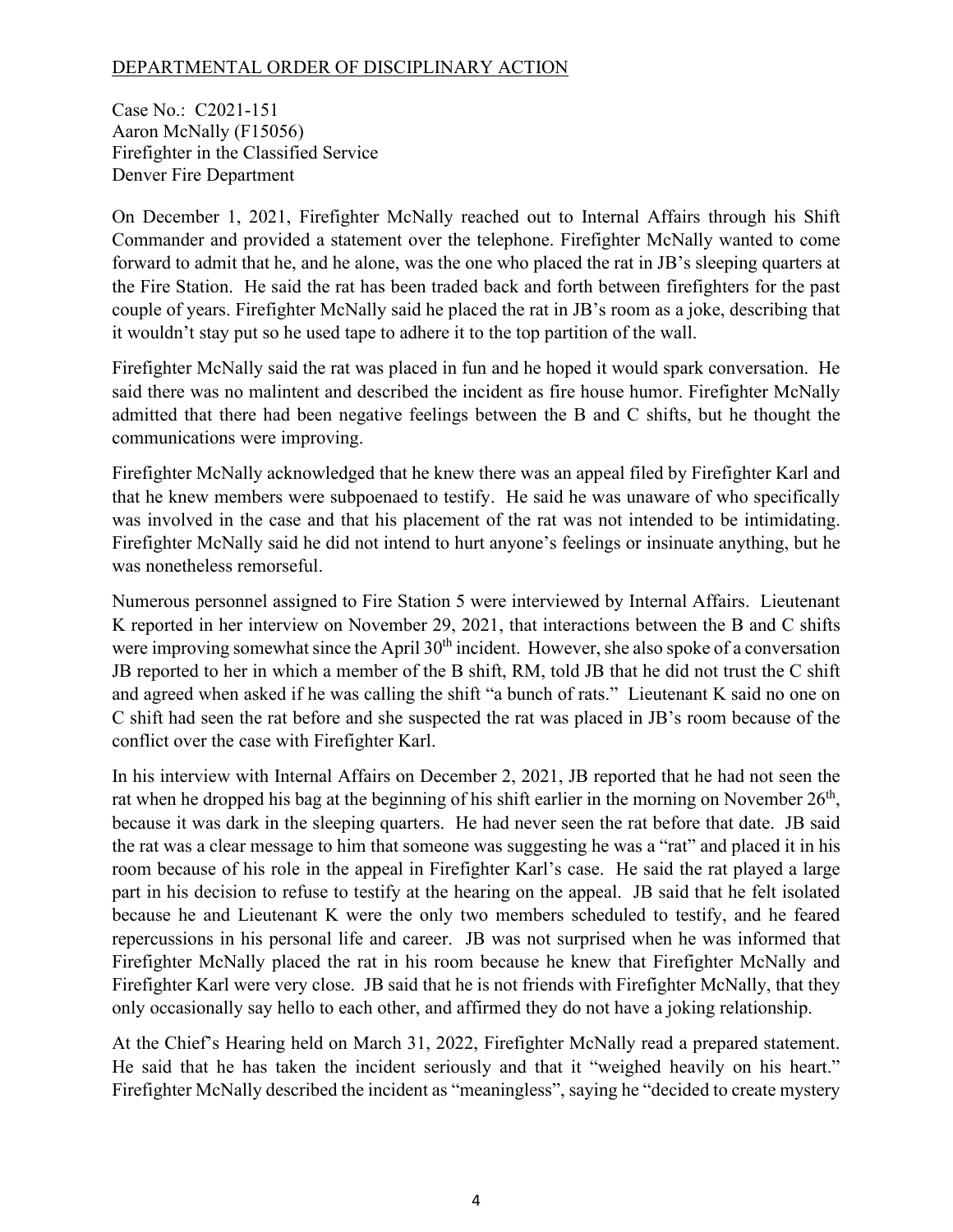Case No.: C2021-151 Aaron McNally (F15056) Firefighter in the Classified Service Denver Fire Department

and spark a conversation with [JB]". He denied that he had a close relationship with Firefighter Karl or that he attempted to intimidate JB, claiming he had no prior knowledge of JB's involvement in the appeal. Firefighter McNally said though it was not his intent to harass JB, placing the rat was the wrong thing to do because of the way it was perceived. Firefighter McNally said that he had not communicated with Firefighter Karl between October 13, 2021 and December 7, 2021.

Firefighter McNally spoke mostly about his feelings and the impact this incident has had on him and he failed to adequately address the consequences of his misconduct. When asked about the symbolism of the rat, Firefighter McNally denied that he considered what the rat represented when he placed it in JB's sleeping quarters. He said that he was "too complacent" about what had been going on in the house between the crews.

Firefighter McNally completed the DFD Tactical RECESS program to understand his actions in this case, what circumstances influence his decisions, and to learn how his actions affect others. He also presented letters of reference from fellow members of varying ranks within DFD. The letters spoke of Firefighter McNally's passion for the Department, his work ethic, and his respect for his co-workers.

# **RR #5 of the Denver Fire Department Rules and Regulations**

## **Members shall observe written departmental or agency regulations, policies or rules.**

## **Directive 1057.00 DFD Discipline Handbook – Code of Conduct**

The following Code of Conduct guidelines are applicable to Firefighter McNally's actions under review:

#### MEMBERS SHALL:

- … 4. Always conduct themselves to reflect credit on the Department and the City.
- … 5. Always conduct themselves in a manner that creates good order inside the Department. …
- 8. Be concerned and protective of each member's welfare.
	- …
- 10. Use good judgment.

…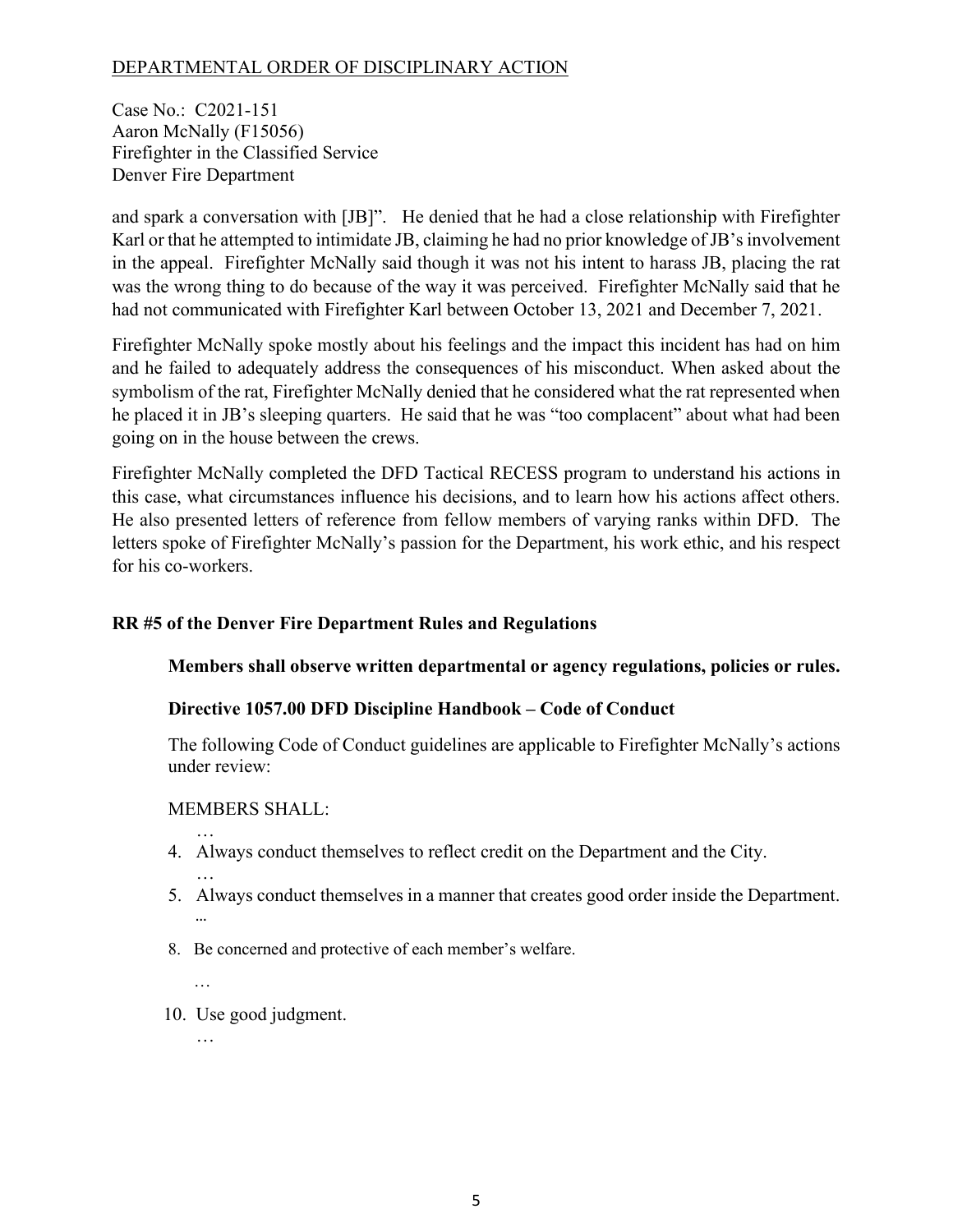Case No.: C2021-151 Aaron McNally (F15056) Firefighter in the Classified Service Denver Fire Department

MEMBERS SHALL NOT:

- 15. Engage in activity that is detrimental to the Department.
- … 18. Engage in intimidating, threatening, or hostile behaviors, physical assault, or other acts of this nature.
- … 22. Depart from the truth.

There is a preponderance of evidence that Firefighter McNally violated this rule and regulation when he placed the stuffed rat in JB's sleeping quarters at the Fire Station. Firefighter McNally admitted that he placed the rat and claimed that he placed the rat in fun, hoping it would spark a conversation between himself and JB. Firefighter McNally's characterization of his motivation in placing the rat begs credulity.

The rat was discovered in the sleeping quarters adjacent to JB's bed on November 26<sup>th</sup>, two days after the City disclosed its witnesses for the December 1st disciplinary hearing for Firefighter Karl.

Firefighter McNally had previously been assigned to the B shift under the supervision of then-Captain Karl. In the earlier investigation into then-Captain Karl's misconduct, Firefighter McNally's statements were so dissimilar with those of other members and so mischaracterized then-Captain Karl's behavior that it was determined that Firefighter McNally lied to his superiors during the investigation.

Firefighter McNally's claim that he used the rat as a joke in the hopes of sparking a conversation with JB is implausible when one considers his prior relationship with Firefighter Karl, his crew's relationship with the C shift of which JB was a member, the placement of the rat, two days after the witness disclosure that included JB's name was made, and the fact that JB and Firefighter McNally only occasionally said hello and did not have a playful relationship. It is incredible to accept that Firefighter McNally did not consider the symbolism of the rat when he placed it in JB's sleeping quarters.

Firefighter McNally's action reflected poorly on the Department and City as it resulted in interfering with the disciplinary appeal process. His action had the opposite effect of creating good order inside the Department, especially when one considers the tenuous nature of the relationship between the two shifts. Firefighter McNally exercised poor judgment and did not demonstrate any concern for JB's welfare. In fact, JB was so concerned with the safety of himself and his family, and possible repercussions on his career, that he refused to testify at the hearing.

The DFD has an interest in protecting the integrity of the disciplinary process. Firefighter McNally's actions resulted in a witness refusing to appear at the disciplinary hearing, potentially weakening the City's case and compromising the integrity of the case to the Department's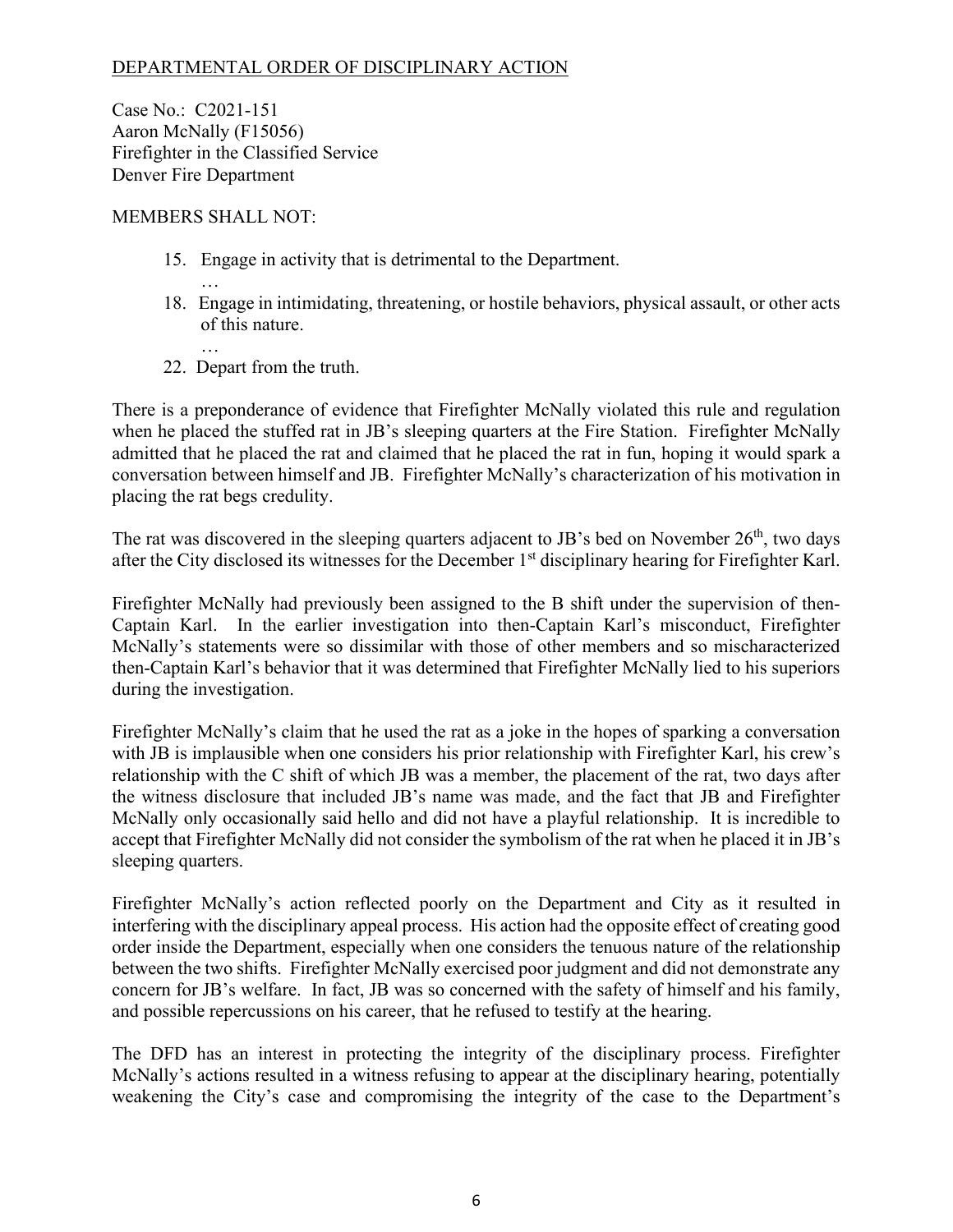Case No.: C2021-151 Aaron McNally (F15056) Firefighter in the Classified Service Denver Fire Department

detriment.

The totality of the circumstances presented support the conclusion that Firefighter McNally engaged in intimidating, threatening, and hostile behavior toward JB. His implausible explanation that he intended the rat as a prank and a conversation starter is not credible. In trying to dismiss his culpability for the consequences of his actions, Firefighter McNally departed from the truth.

A violation of RR #5 appears in Conduct Categories A-F of the disciplinary matrix. Conduct Category E includes "…an act that results in an actual serious and adverse impact on the Department's mission…or to the professionalism of the Department."

Firefighter McNally's misconduct further impaired the challenging situation between the members of the B and C shifts at Fire Station 5. Firefighter McNally misrepresented the truth to Department command. His actions were contrary to the Department's Mission to "serve with integrity, [and] accountability". The professionalism of the Department was tarnished to the City Attorney, the City of Glendale, and the 18th Judicial District Attorney's Office. Therefore, this misconduct is properly characterized as Conduct Category E misconduct.

For a Discipline Level 6, the mitigated penalty is a fine/suspension of 144-168 hours; the presumptive penalty is a fine/suspension of 240 hours; and the aggravated penalty is a fine/suspension of 288-336 hours.

In aggravation, Firefighter McNally violated seven separate conduct standards of the DFD Code of Conduct. Additionally, this is the second instance where Firefighter McNally has been untruthful in an Internal Affairs investigation. These factors warrant a penalty outside of the presumptive penalty and demand the maximum aggravated penalty within the prescribed Discipline Level. The Written Command is approved, and the maximum aggravated penalty of three hundred thirty-six (336) hours fine suspension is imposed.

## **RR #24 of the Denver Fire Department Rules and Regulations**

# **Members shall maintain satisfactory working relationships with co-workers, other City employees, and the public**.

There is a preponderance of evidence that Firefighter McNally violated this violated this rule and regulation when he failed to maintain satisfactory working relationships with co-workers when he placed a stuffed rat in JB's sleeping quarters in an apparent attempt to intimidate or harass JB, after he had been disclosed as a witness in a disciplinary hearing.

Firefighter McNally's explanation that his intent was to place the rat as a joke to spark conversation with FB is implausible. To expect that a stuffed rat, with its associated meaning of being a snitch,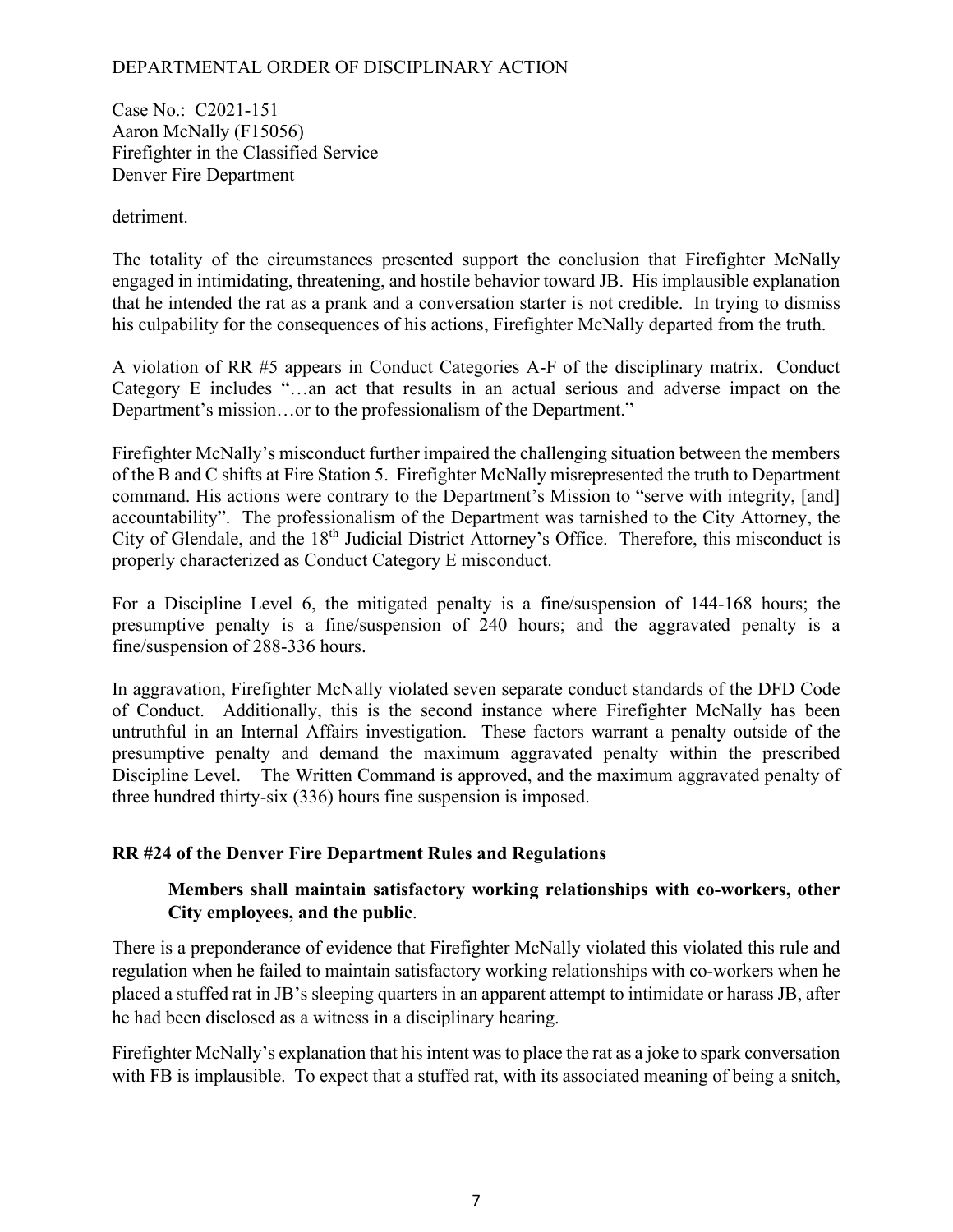Case No.: C2021-151 Aaron McNally (F15056) Firefighter in the Classified Service Denver Fire Department

would spark conversation with one of the witnesses in the earlier cases against Firefighter Karl and Firefighter McNally is preposterous.

Firefighter McNally was well aware of the schism that developed between the B and C shifts following the case with Firefighter Karl. Though there is some evidence that the relationships were improving at the time of this incident, the two shifts were far from the point of lighthearted interaction.

Firefighter McNally's misconduct further degraded the relationship with JB who was concerned not only for his safety and that of his family, but also with repercussions to his career with the DFD. Firefighter McNally's misconduct negatively impacted the relationship with the City Attorney's Office when Mr. Mitchell was unable to present a significant witness at the hearing on the disciplinary rule.

A violation of RR #24 appears in Conduct Categories A-C of the disciplinary matrix. Conduct Category C includes "[c]onduct that has a pronounced negative impact on the operations or professional image of the Department; or on relationships with other firefighters, employees, agencies or the public."

The intimidating act resulted in JB refusing to testify at a disciplinary hearing as well as a criminal investigation into Firefighter McNally's actions. The relationships and professional image of the DFD was discredited to the Denver City Attorney's Office, Glendale Police Department, and the 18<sup>th</sup> Judicial District Attorney's Office. Firefighter McNally's misconduct further impaired the already challenging situation between the members of the B and C shifts at Fire Station 5. Therefore, this misconduct is properly characterized as Conduct Category C misconduct.

Firefighter McNally has one prior violation that mandatorily increases the penalty level. For a Discipline Level 4, the mitigated penalty is a fine/suspension of 24 hours; the presumptive penalty is a fine/suspension of 48 hours; and the aggravated penalty is a fine/suspension of 48-72 hours.

The aggravating factors present here include the broad swath of relationships negatively impacted, both inside and outside of the DFD. There are no mitigating factors relevant to this specification. Therefore, a penalty in the aggravated range is warranted. The Written Command is approved and the aggravated penalty of seventy-two (72) hours fine/suspension is imposed for this rule violation.

## **RR #31 of the Denver Fire Department Rules and Regulations**

**Members shall not intimidate or retaliate against an individual who has been identified as a witness, part, or representative of any party to any hearing or investigation relating to any disciplinary procedure, or any violation of a city, state, or federal rule, regulation, or law, or against an employee who has used a dispute resolution process in good faith.**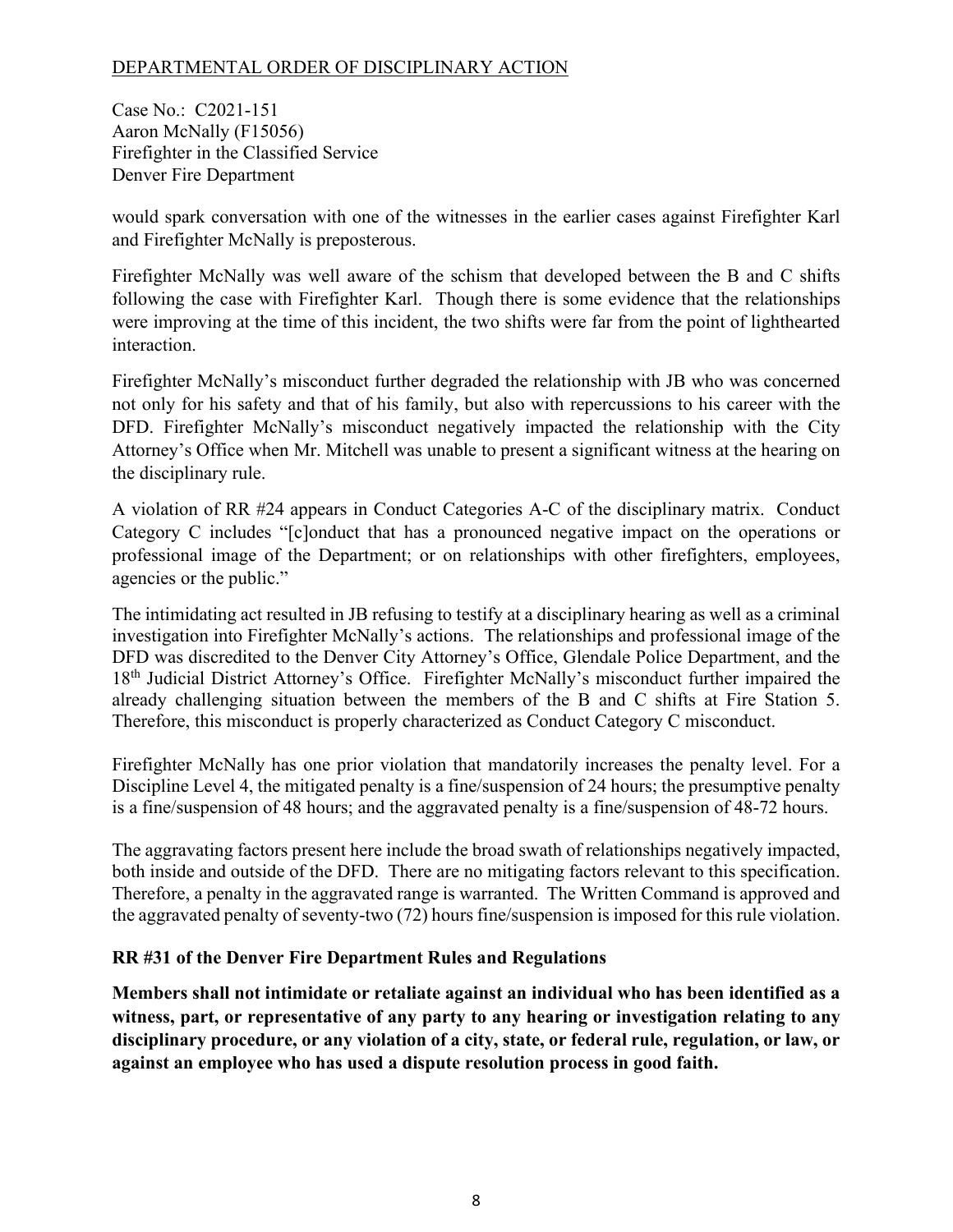Case No.: C2021-151 Aaron McNally (F15056) Firefighter in the Classified Service Denver Fire Department

There is a preponderance of evidence that Firefighter McNally violated this rule and regulation when he placed a stuffed rat in FB's sleeping quarters to intimidate FB who had been identified as a witness in a disciplinary hearing.

A violation of RR #28 appears in conduct categories E-F of the disciplinary matrix. Conduct Category F includes "[c]onduct that is substantially contrary to the guiding principles of the department or that substantially interferes with its professional image…"

By intimidating JB, a witness in a disciplinary hearing, which resulted in JB's refusal to testify, Firefighter McNally substantially interfered with the DFD's professional image. Members of the DFD "are expected to conduct themselves in a self-disciplined and professional manner" and "should project a positive, productive and mature demeanor…". [*Denver Fire Department Directive 1057.00 preamble].* Firefighter McNally's conduct fell woefully short of these departmental expectations. These factors support the conclusion that his misconduct is properly characterized as Conduct Category F misconduct.

When one of its members commits egregious misconduct that brings such disrepute to the Department, a substantial penalty is warranted. There are no significant mitigating circumstances relevant to this specification and therefore, a presumptive penalty of termination is warranted. The Written Command is approved, and the penalty of termination is imposed. Pursuant to the terms of the Stipulation and Agreement, the penalty of termination is held in abeyance for five (5) years from the date of this order on the condition Firefighter McNally commits no sustained Rule and Regulation violation within Conduct Category D or higher during that period.

The Written Command is approved, and the penalties imposed for RR #5 and RR#24 shall be served consecutively for a total of four-hundred eight (408) hours fine/suspension. The timing of such suspension is to be determined by the DFD Administration.

The discipline enumerated in this Order is based upon the approved ad executed Stipulation and Agreement appended to this Order and Firefighter McNally's agreement to accept the discipline as stated above and waive further disciplinary process.

BY ORDER:

*Mary J. Dulacki 4/28/2022*

\_\_\_\_\_\_\_\_\_\_\_\_\_\_\_\_\_\_\_\_\_\_\_ \_\_\_\_\_\_\_ Chief Deputy Executive Director Date